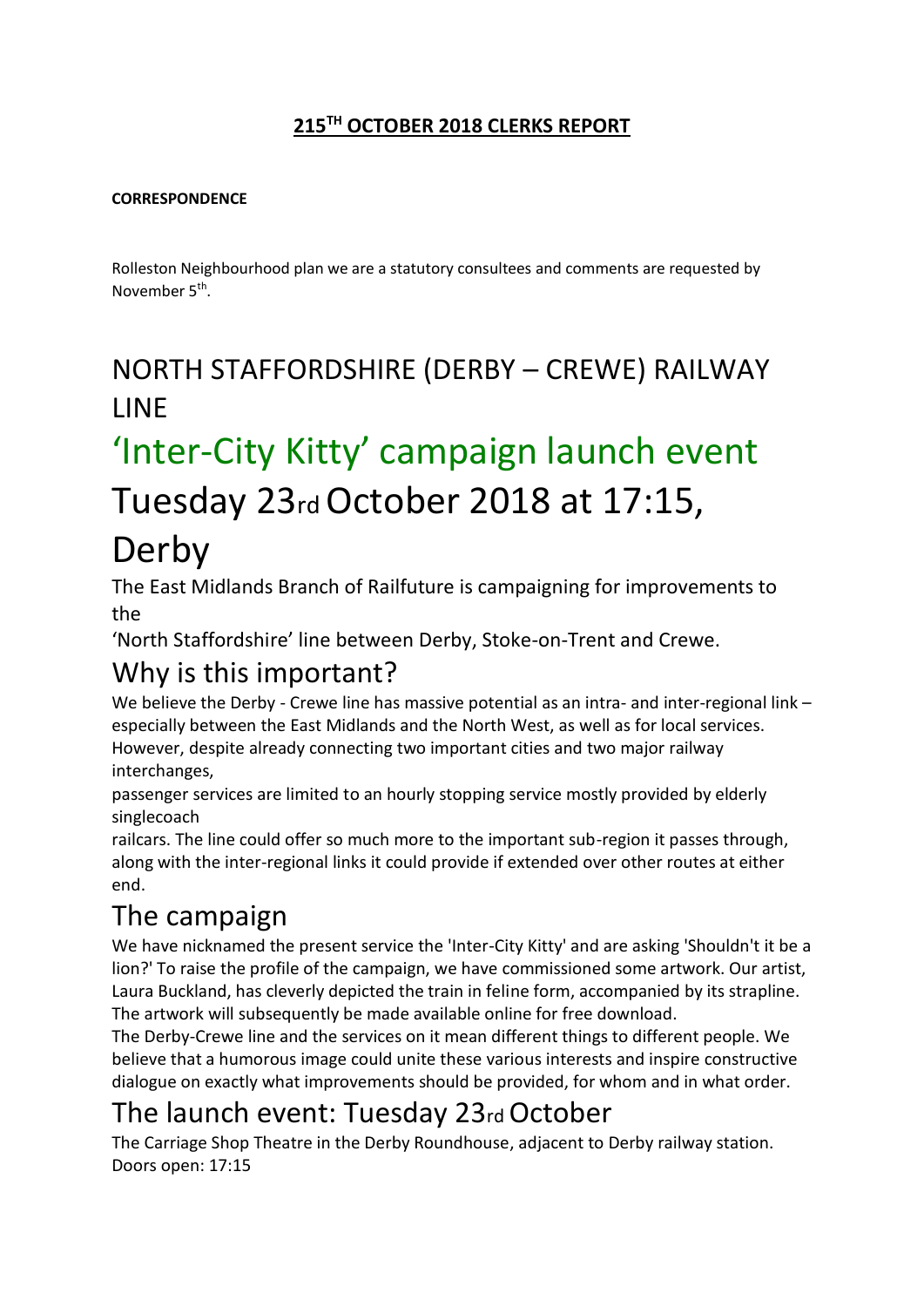Artwork launch with brief speeches: 18:00

Drinks and nibbles will be available. This will be a great opportunity for networking. Guests will be free to catch the 19:42 train to Crewe.

### Please join us!

We aim to bring together in an enjoyable setting the movers and shakers across the regions that

could benefit from this line. Please join us! RSVP: Steve Jones steve.jones@railfuture.org.uk Railfuture – East Midlands Branch Campaigning for better services over a bigger rail network

#### **Polling consultation**

Under Section 18C(1) of the Representation of the People Act 1983 (RPA 1983) local authorities must carry out and complete a review of polling districts and polling places in the period specified by section 18C(2)(a) of the RPA 1983. The next compulsory review must be started and completed between 1 October 2018 and 31 January 2020 (inclusive).

The consultation period for the next review in East Staffordshire will commence on Monday 1 October 2018 and ends on Wednesday 31 October 2018. The Returning Officer invites comments on proposed polling places. Full details about the review are outlined in the official notice.

We are looking for feedback on any aspect of polling districts and/or polling places currently [or potentially] used and invite representations and comments from interested persons.

Please send any comments via email to: [elections@eaststaffsbc.gov.uk](mailto:elections@eaststaffsbc.gov.uk)

#### **Review of Polling Places – 2018 Current Arrangements**

| <b>Poll</b><br><b>Dist</b> | <b>Ward</b> | <b>Polling</b><br><b>Station</b> | <b>Comments</b> | <b>Officer Response</b> |
|----------------------------|-------------|----------------------------------|-----------------|-------------------------|
|                            |             |                                  |                 |                         |
| AA                         | Abbey       | <b>St Giles</b>                  |                 |                         |
|                            |             | Church,                          |                 |                         |
|                            |             | Croxden                          |                 |                         |
| AB                         | Abbey       | Village Hall,                    |                 |                         |
| AF                         |             | Vicarage                         |                 |                         |
| AG                         |             | Drive,                           |                 |                         |
|                            |             | Stramshall                       |                 |                         |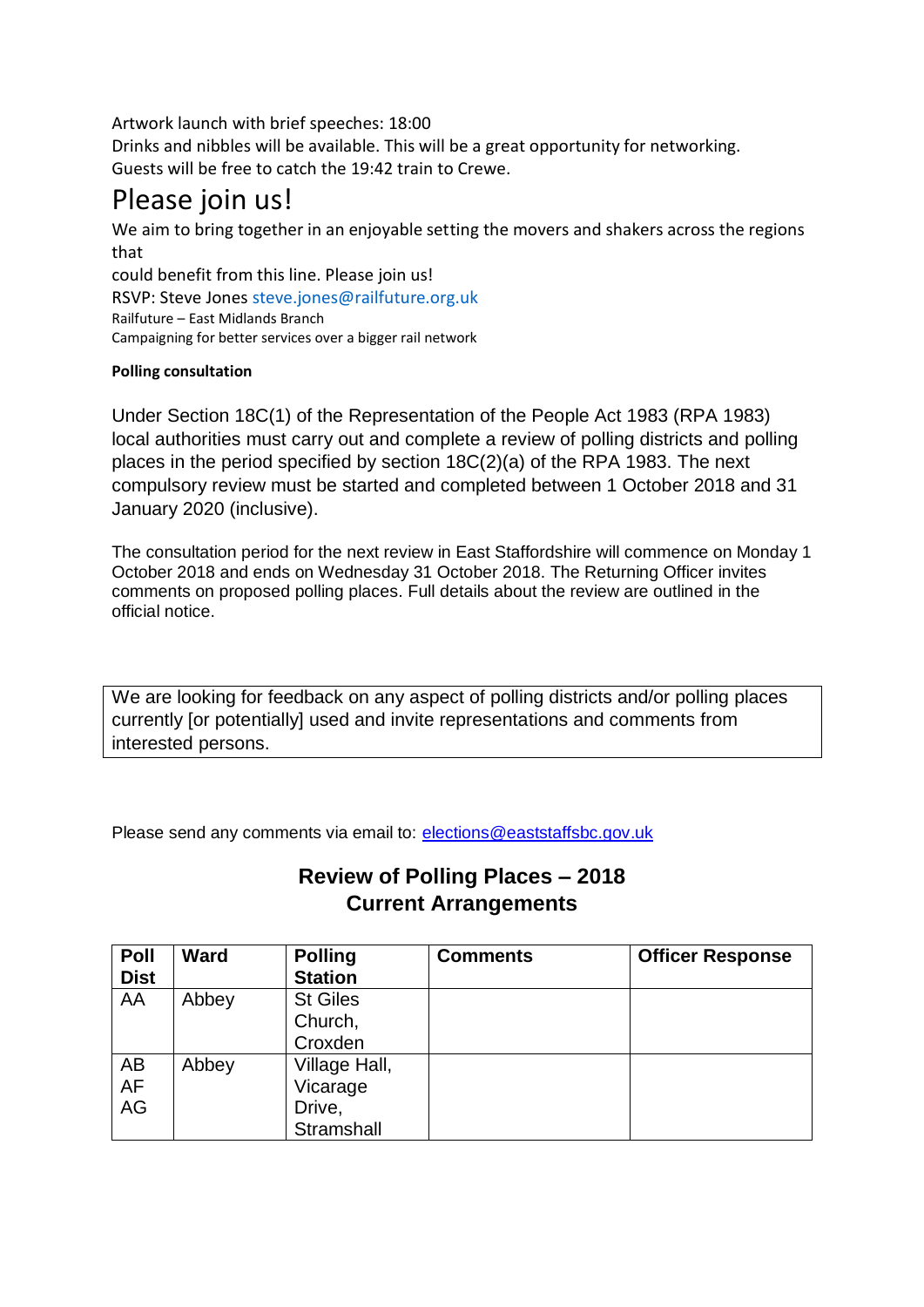| <b>AC</b>              | Abbey              | Village Hall,<br>School Lane,<br>Leigh                                                    |  |
|------------------------|--------------------|-------------------------------------------------------------------------------------------|--|
| AD<br><b>AE</b>        | Abbey              | <b>Bramshall &amp;</b><br>Loxley Parish<br>Hall, off<br>Church Croft,<br><b>Bramshall</b> |  |
| AH                     | Anglesey           | <b>Oddfellows</b><br>Hall, All Saints<br>Road, Burton                                     |  |
| Al                     | Anglesey           | <b>Queen Street</b><br>Community<br>Centre, Queen<br>Street, Burton                       |  |
| <b>AJ</b>              | <b>Bagots</b>      | Village Hall,<br>Bagots Street,<br>Abbots<br><b>Bromley</b>                               |  |
| AK                     | <b>Bagots</b>      | Village Hall,<br>School Lane,<br>Admaston                                                 |  |
| <b>AL</b>              | <b>Bagots</b>      | Village Hall,<br>Blythe Bank,<br>Kingstone                                                |  |
| AM                     | <b>Branston</b>    | Village Hall,<br>Clays Lane,<br><b>Branston</b>                                           |  |
| <b>AN</b><br><b>AO</b> | <b>Branston</b>    | Shobnall<br>Community<br>Centre,<br>Shobnall<br>Road, Burton                              |  |
| <b>AP</b>              | <b>Brizlincote</b> | Glebe School,<br>Stanton Road,<br><b>Burton</b>                                           |  |
| <b>AQ</b><br><b>AS</b> | <b>Burton</b>      | <b>Burton</b><br>Caribbean<br>Association,<br>Uxbridge<br>Street, Burton                  |  |
| <b>AR</b>              | <b>Burton</b>      | Wetmore<br>Community<br>Centre,<br>Wetmore<br>Road, Burton                                |  |
| AV                     | Crown              | Village Hall,<br>New Road,<br>Draycott in the<br>Clay                                     |  |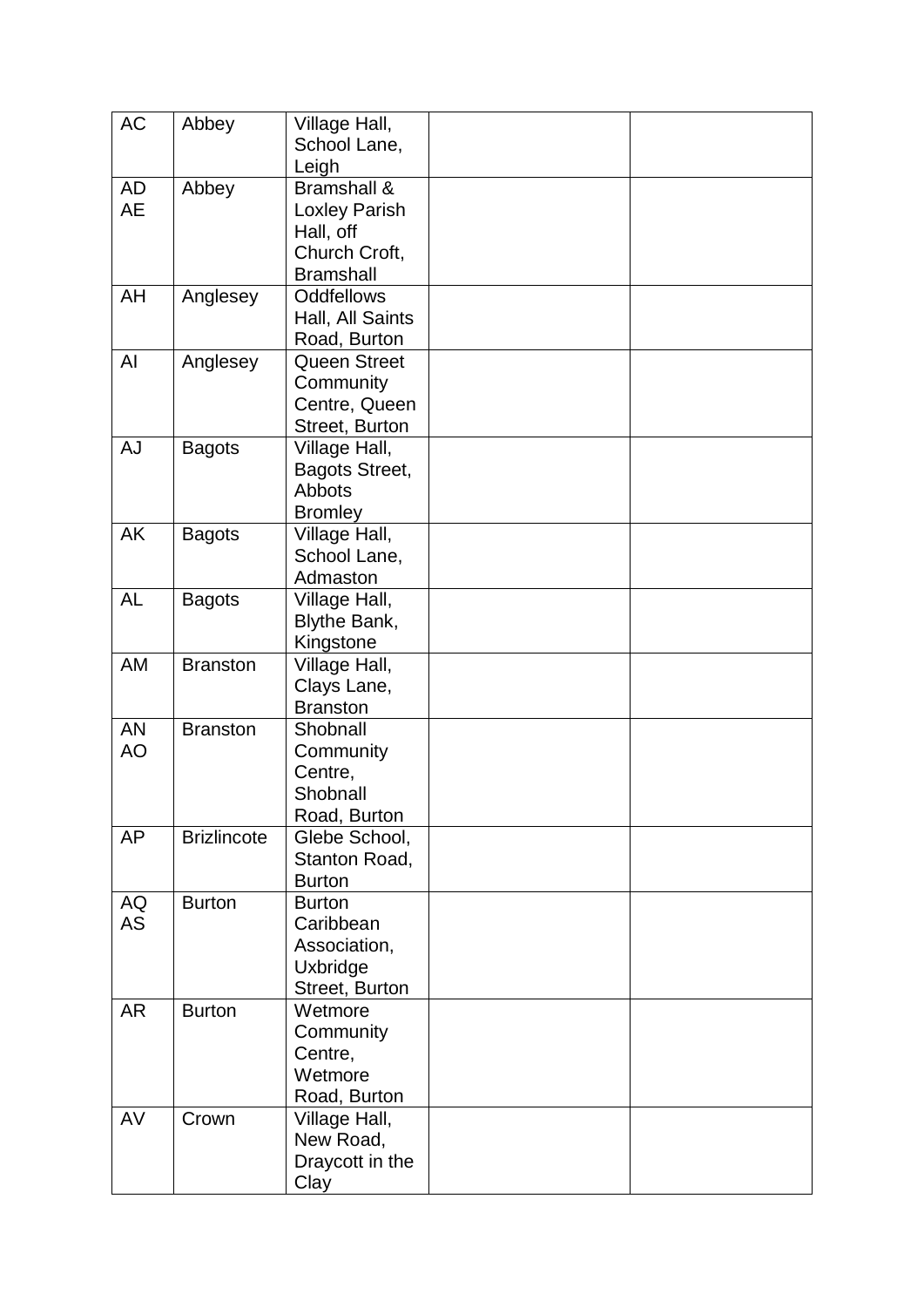| AW        | Crown                   | Hanbury<br>Memorial Hall,           |  |
|-----------|-------------------------|-------------------------------------|--|
|           |                         | Anslow Road,<br>Hanbury             |  |
| <b>AX</b> | Crown                   | Village Hall,                       |  |
|           |                         | The Square,<br>Marchington          |  |
| AY        | Crown                   | Village Hall,                       |  |
|           |                         | Tinkers Lane,<br>Marchington        |  |
|           |                         | Woodlands                           |  |
| AT        | Churnet                 | Village Hall,                       |  |
|           |                         | College Road,<br>Denstone           |  |
| <b>AU</b> | Churnet                 | Village Hall,                       |  |
|           |                         | High Street,                        |  |
|           |                         | Rocester                            |  |
| <b>AZ</b> | <b>Eton Park</b>        | <b>St Chads</b><br>Centre, Hunter   |  |
|           |                         | Street, Burton                      |  |
| <b>BA</b> | <b>Eton Park</b>        | Priory Centre,                      |  |
| <b>BS</b> | <b>Stretton</b>         | Church Road,<br>Stretton,           |  |
|           |                         | <b>Burton</b>                       |  |
| <b>BB</b> | Heath                   | <b>Uttoxeter</b>                    |  |
|           |                         | <b>Heath Com</b>                    |  |
|           |                         | Centre, Holly<br>Road,              |  |
|           |                         | <b>Uttoxeter</b>                    |  |
| <b>BC</b> | Heath                   | <b>Tynsel Parkes</b>                |  |
|           |                         | School, School<br>Road,             |  |
|           |                         | <b>Uttoxeter</b>                    |  |
| <b>BD</b> | Horninglow              | Horninglow                          |  |
|           |                         | Primary<br>School,                  |  |
|           |                         | Horninglow                          |  |
|           |                         | Road North,                         |  |
| <b>BE</b> | Horninglow              | <b>Burton</b><br><b>Carver Road</b> |  |
|           |                         | Com Centre,                         |  |
|           |                         | Carver Road,                        |  |
| BF        |                         | <b>Burton</b><br>St Thomas's        |  |
| <b>BW</b> | Horninglow<br>Tutbury & | Methodist                           |  |
|           | Outwoods                | Church Hall,                        |  |
|           |                         | Mona Road,                          |  |
| <b>BG</b> | Needwood                | <b>Burton</b><br>Village Hall,      |  |
| BL        |                         | Crowberry                           |  |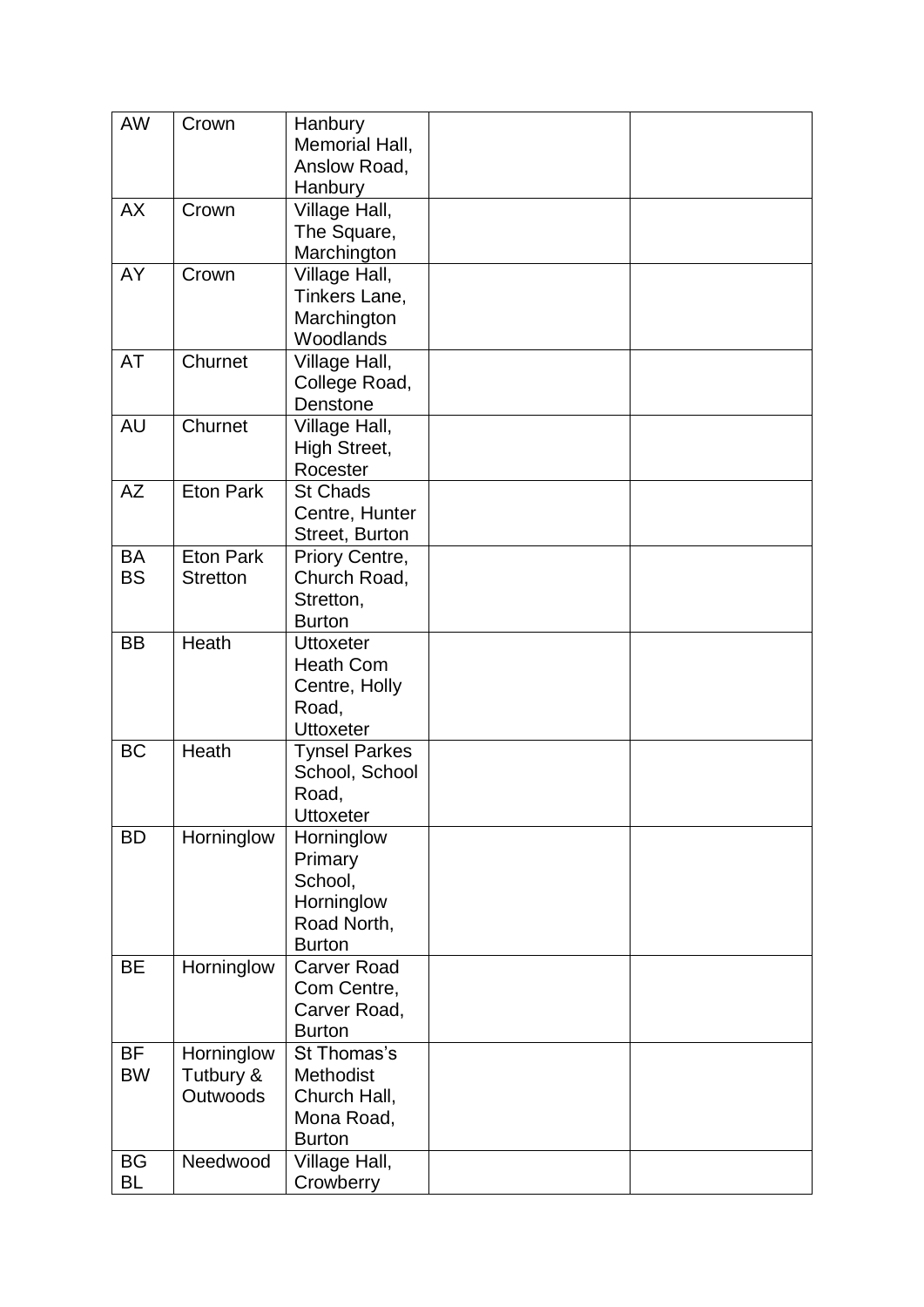|                        |                              | Lane, Barton<br>under<br>Needwood                                       |  |
|------------------------|------------------------------|-------------------------------------------------------------------------|--|
| <b>BH</b>              | Needwood                     | Church Hall,<br><b>Dunstall</b>                                         |  |
| BI<br><b>BJ</b>        | Needwood                     | Village Hall,<br>Main Street,<br>Tatenhill                              |  |
| <b>BK</b>              | Needwood                     | <b>All Saints CE</b><br>Primary<br>School,<br>Church Road,<br>Rangemore |  |
| <b>BM</b>              | Rolleston<br>on Dove         | Scout HQ,<br>Station Road,<br>Rolleston on<br>Dove                      |  |
| <b>BN</b>              | Shobnall                     | Victoria<br><b>Nursery</b><br>School, York<br>Street, Burton            |  |
| <b>BO</b>              | Shobnall                     | <b>Burton Albion</b><br>Community<br>Hub Grange<br>Street, Burton       |  |
| <b>BP</b>              | Shobnall                     | Shobnall<br>Primary<br>School,<br>Shobnall<br>Road, Burton              |  |
| <b>BQ</b>              | Stapenhill                   | Immanuel<br>Church Hall,<br>Hawthorn<br>Crescent,<br>Stapenhill         |  |
| <b>BR</b>              | Stapenhill                   | Waterside<br>Com Centre,<br>Heath Road,<br>Stapenhill                   |  |
| <b>BT</b><br><b>BU</b> | Town                         | Town Hall,<br>High Street,<br><b>Uttoxeter</b>                          |  |
| <b>BV</b>              | Tutbury &<br>Outwoods        | Village Hall,<br>Main Road,<br>Anslow                                   |  |
| <b>BX</b>              | Tutbury &<br><b>Outwoods</b> | Outwoods<br>Primary<br>School,<br>Harehedge<br>Lane, Burton             |  |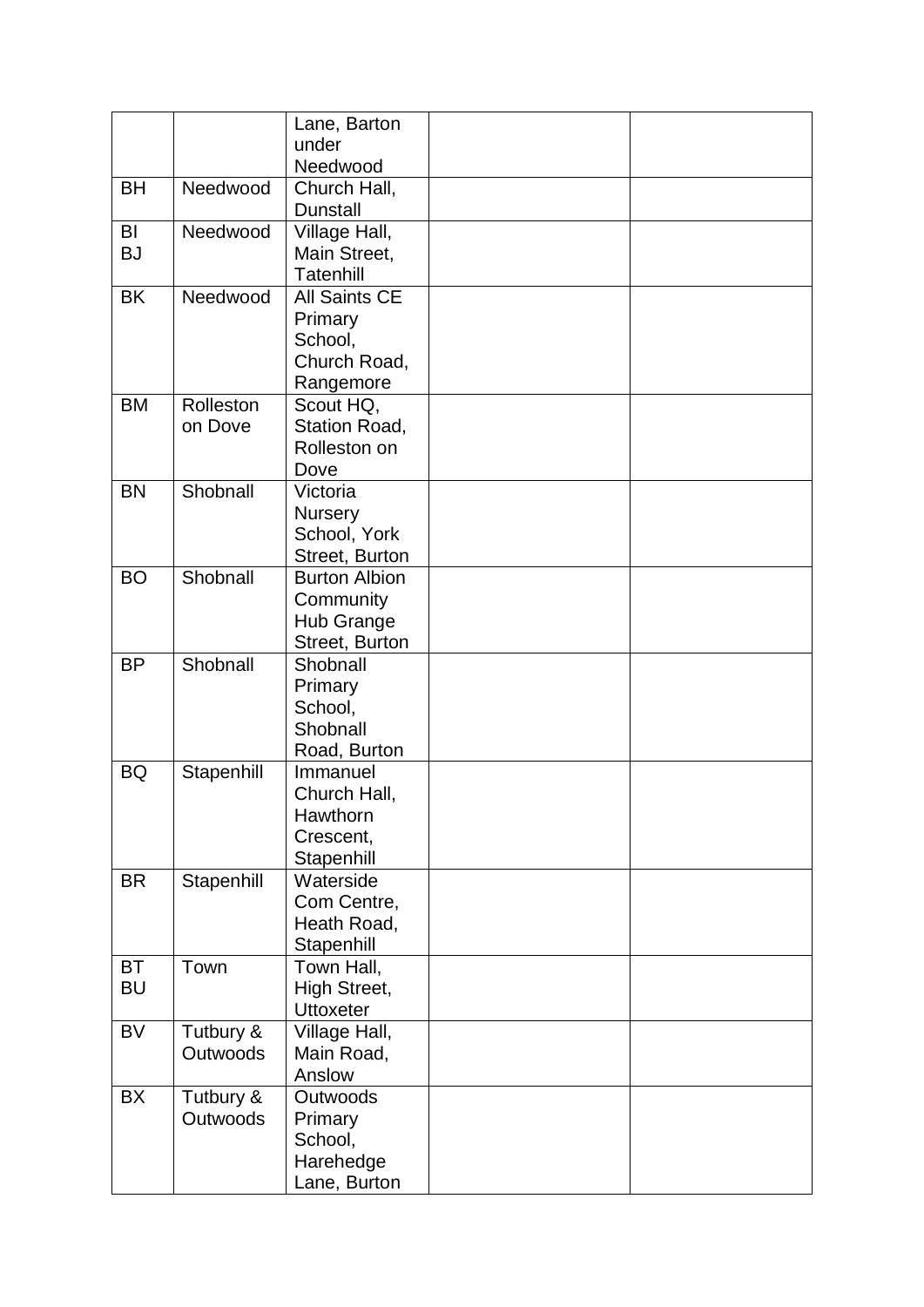| BY        | Tutbury & | Village Hall,           |  |
|-----------|-----------|-------------------------|--|
|           | Outwoods  | Monk Street,            |  |
|           |           | Tutbury                 |  |
| <b>BZ</b> | Weaver    | Parish Hall,            |  |
|           |           | Church Lane,            |  |
|           |           | Ellastone               |  |
| <b>CA</b> | Weaver    |                         |  |
| CB        |           | Memorial Hall,          |  |
|           |           | Conygree                |  |
|           |           | Lane, Mayfield          |  |
|           |           |                         |  |
| CC        | Weaver    | Church                  |  |
| <b>CE</b> |           | Mission Room,           |  |
|           |           | Hall Lane,              |  |
|           |           | Wootton                 |  |
| <b>CD</b> | Weaver    | Gilbert                 |  |
|           |           | Sheldon Hall,           |  |
|           |           | Main Street,            |  |
|           |           | <b>Stanton</b>          |  |
| <b>CF</b> | Winshill  | Burton PRU,             |  |
|           |           | <b>Church Hill</b>      |  |
|           |           | Street, Winshill        |  |
|           |           |                         |  |
| <b>CG</b> | Winshill  | <b>Winshill Village</b> |  |
|           |           | Primary                 |  |
|           |           | School,                 |  |
|           |           | Brough Road,            |  |
|           |           | Winshill                |  |
| <b>CH</b> | Winshill  | <b>Holy Rosary</b>      |  |
| CI        |           | Primary                 |  |
|           |           | School,                 |  |
|           |           | Alexandra               |  |
|           |           | Road, Winshill          |  |
| CJ        | Yoxall    | <b>All Saints</b>       |  |
| <b>CK</b> |           | Church,                 |  |
|           |           | Abbots                  |  |
|           |           | Bromley Road,           |  |
|           |           | Newborough              |  |
| <b>CL</b> | Yoxall    | Parish Hall,            |  |
|           |           | King Street,            |  |
|           |           | Yoxall                  |  |

Neighbourhood Development Plan for Rolleston on Dove.

In accordance with Regulation 14, we are sending this document to your organisation as one of the statutory consultees.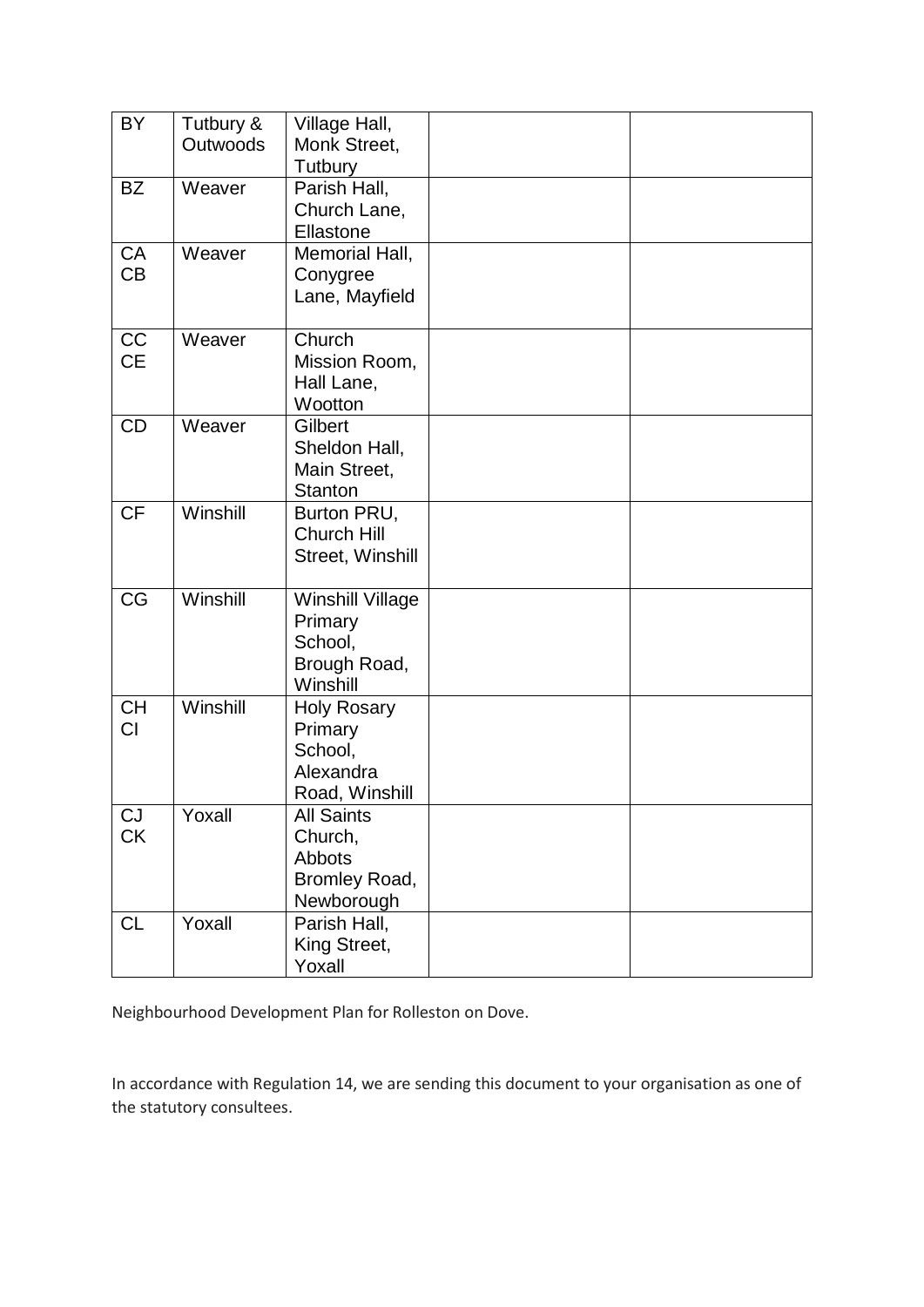You may be aware this is the second Regulation 14 draft Neighbourhood Development Plan. The original was withdrawn due to the large number of comments received and the then impending update of the National Policy Planning Framework (NPPF). If you have made any previous comments or suggestions, the steering group has, on behalf of Rolleston on Dove Parish Council, carefully considered each one and has incorporated them where applicable. We thank you for your previous response.

The consultation period ends on Monday, 5th November 2018 and any further comments and feedback can be returned to this email address.

Peacocks sign

No update awaiting further discussion on the triangle

Budget consideration report from budget meeting

Historic sign £5k requested

Bouyancy aid £357

Football pitch update

The hard standing at the entrance of the changing rooms is now repaired.

Brambles have been cut back but there is still ivy in the roof tiles around the meter cupboard so further work will be required to remove that.

A spec for the repair of the football pitch still needs creating and sending out to contractors

#### **DECISIONS**

Application under Section 73 of the Town and Country Planning Act 1990 for the erection of five dwellings with associated garaging without complying with Condition 2 of planning permission P/2017/00748 dated 01/12/17 relating to the orientation of the garage on plot 2

Land off, Burton Road, Tutbury, Staffordshire. **PERMITTED**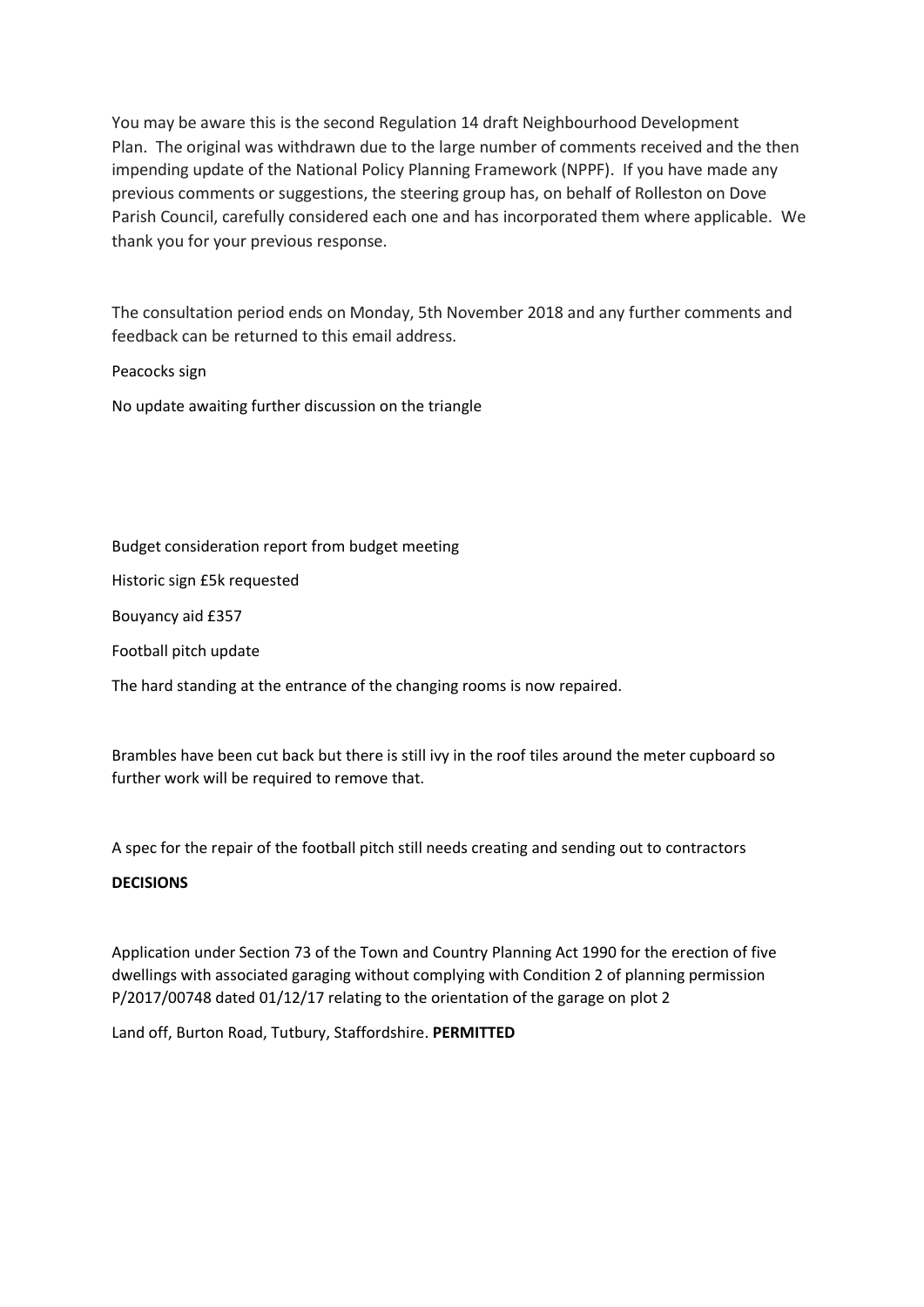#### Liquid Amber Slender Silhouette



• , *Liquidambar styraciflua*, and as the name suggests it has a tall, slender habit. Like its parent, it produces lustrous, maple-like green leaves, which take on spectacular shades of orange and crimson in the autumn before they fall - especially if they are grown on acidic soils with lots of sun. It will also produce curious, spikey fruits that ripen from green to brown, and hang from the branches like exotic dangly earings. An easy to grow tree that will reach around 18m tall (it puts on an average of 30-60cm (1-2ft) each year), but will only spread to around 2m wide. Height and spread in 20 years: 6 x 1 metres

> The tree has glossy green maple-like leaves in summer, which turn to rich red, orange and golden shades in the autumn holding on to the tree for some time, with the best red colours produced on acid soils. It has insignificant flowers, but produces golf-ball sized brown spiky fruits. Sweetgums are soil tolerant but prefer deep well-drained soil in a sunny spot and once established can withstand both temporary flooding or drought. This variety won a gold medal in America in 2010 from the Pennsylvania Horticultural Society and we expect it to be very popular over here.

• **Garden care:** When planting, incorporate lots of well-rotted manure or garden compost into the planting hole and stake firmly. Requires minimal pruning. Remove any broken, diseased or crossing branches in late autumn or winter.s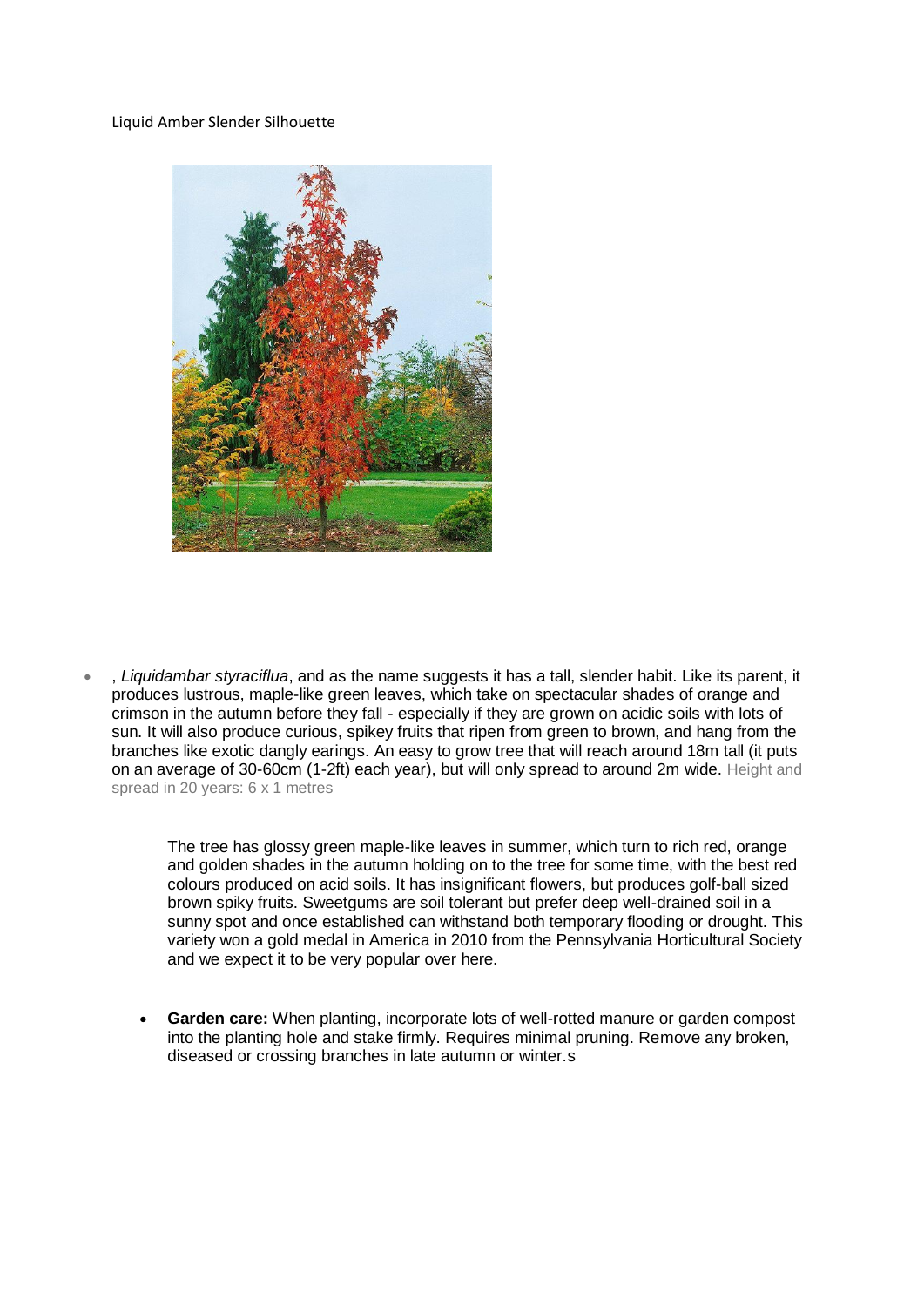#### **Considerations from a resident**

- 1.
- 2. The proposed revised siting will affect the light to Castle Hill House. It would be wrong for the problems affecting me to be visited on others.
- 3. There are conservation restrictions on what I am permitted to do to the front of my home. Given the size of the trees that have been purchased, I would urge the council to consider how these will affect the character of the green as they will dwarf the other trees and put the bench into shade. Conserving the character of the village is something we are all responsible for.
- 4. I appreciate that these trees have been chosen for their beautiful and symbolic coloured foliage. In order, however, that they are kept in proportion to their surroundings and to protect them against strong winds, they will need regular pruning. This will give the parish council an on-going financial commitment.

•

#### **Christmas Tree**

**Growing tree** 120 - 150cm Norway Spruce (25L) for £40 plus VAT

#### **Cut Xmas tree £110 14ft approx**

## Spruce, Norway (Picea abies)

**Norway spruce is an evergreen conifer, famous for its use as a Christmas tree.**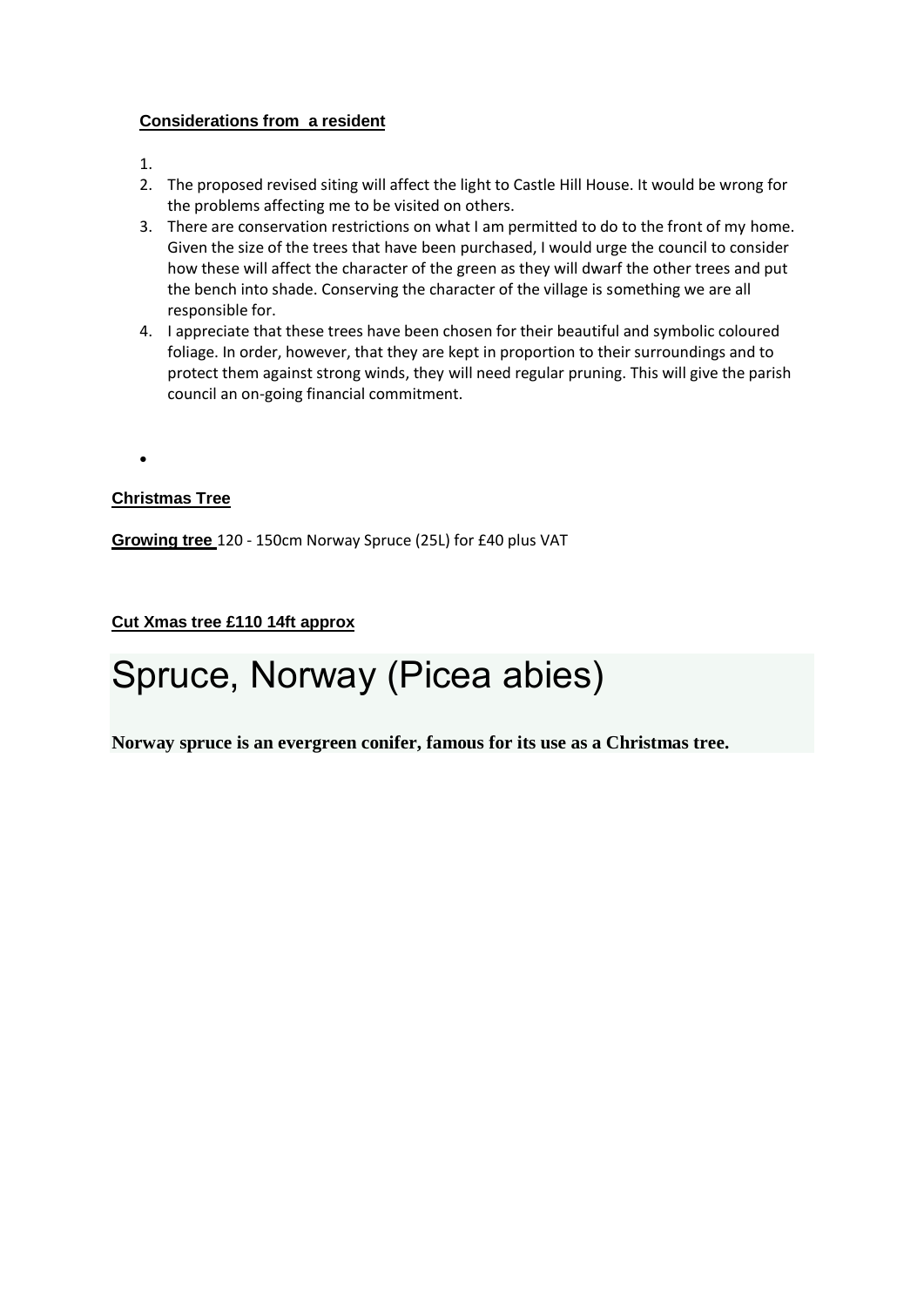

Norway spruces can reach 40m in height and live for up to 1000 years (Photo: B Blackburn/WTML)



The needle-like leaves have a distinctive rich, sweet smell (Photo: WTML)

Norway spruce is commonly used as a Christmas tree across Europe (Photo: WTML)

The needles are square-shaped and pointed, with fine white speckled lines (Photo: P Sterry/WTML)

Seeds are released from the cones in spring (Photo: P Sterry/WTML)

Cones are formed from pollinated female flowers (Photo: B Burbidge/WTML)